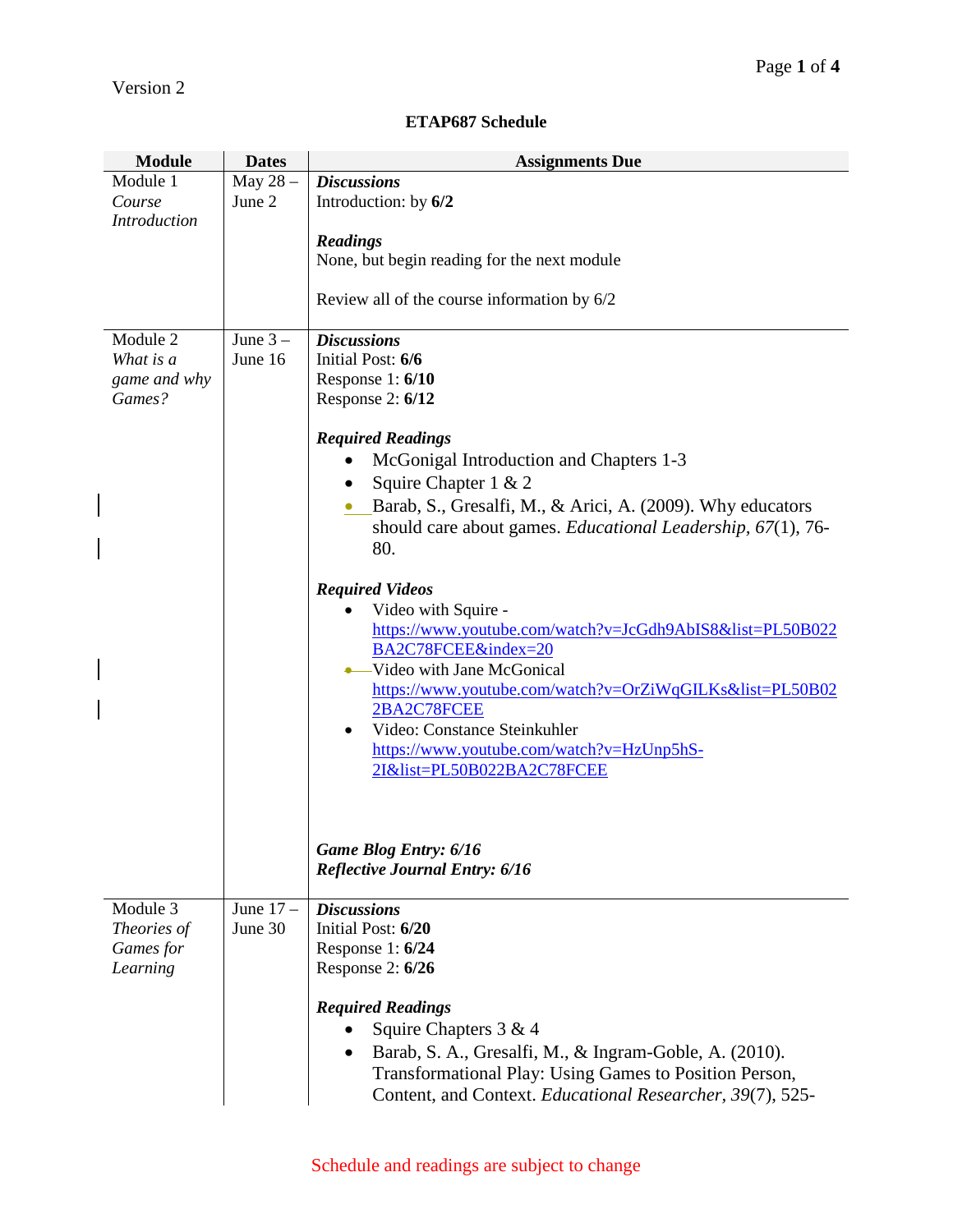|                                      |                      | 536. doi: 10.3102/0013189x10386593<br>Shute, V. J., Reiber, L., & Van Eck, R. (2011). Games and<br>learning. In R. Reiser & J. Dempsey (Eds.), Trends and issues<br>in instructional design and technology (3rd ed.). Upper<br>Saddle River, NJ: Pearson Education. (Only read pp.1-17)<br>Gee's 36 Principles of Good Game Design (Reference)<br>$\bullet$<br>Shaffer, D. (2007). In Praise of epistemology. In B. E. Shelton<br>$\bullet$<br>& D. A. Wiley (Eds.), The design & use of computer<br>simulation games (pp. 7-27). Netherlands: Sense Publishers.<br>Kebritchi, M., & Hirumi, A. c. (2008). Examining the<br>pedagogical foundations of modern educational computer<br>games. Computers & Education, 51(4), 1729-1743.                                                                                                                                                                                                                                                                                                                                                                                                                                                                       |
|--------------------------------------|----------------------|-------------------------------------------------------------------------------------------------------------------------------------------------------------------------------------------------------------------------------------------------------------------------------------------------------------------------------------------------------------------------------------------------------------------------------------------------------------------------------------------------------------------------------------------------------------------------------------------------------------------------------------------------------------------------------------------------------------------------------------------------------------------------------------------------------------------------------------------------------------------------------------------------------------------------------------------------------------------------------------------------------------------------------------------------------------------------------------------------------------------------------------------------------------------------------------------------------------|
|                                      |                      | <b>Required Videos</b><br>Video with James Paul Gee:<br>https://www.youtube.com/watch?v=JnEN2Sm4IIQ<br>Tom Chatfield: 7 Ways Games Reward the Brain:<br>https://www.youtube.com/watch?v=KyamsZXXF2w<br>Self-Evaluation #1: 6/19<br><b>Game Blog Entry: 6/30</b><br><b>Reflective Journal Entry: 6/30</b>                                                                                                                                                                                                                                                                                                                                                                                                                                                                                                                                                                                                                                                                                                                                                                                                                                                                                                    |
| Module 4<br>Research and<br>Practice | July $1-$<br>July 14 | <b>Discussions</b><br>Initial Post: 7/3 (this is one day sooner due to the Fourth of July)<br>Response 1: 7/8<br>Response 2: 7/10<br><b>Required Readings</b><br>Squire Chapter 7<br>Barab, S., Sadler, T., Heiselt, C., Hickey, D., & Zuiker, S. (2007).<br>Relating Narrative, Inquiry, and Inscriptions: Supporting<br>Consequential Play. Journal of Science Education and Technology,<br>16(1), 59-82. doi: 10.1007/s10956-006-9033-3<br>Connolly, T. M., Boyle, E. A., MacArthur, E., Hainey, T., & Boyle,<br>$\bullet$<br>J. M. (2012). A systematic literature review of empirical evidence<br>on computer games and serious games. Computers & Education,<br>59(2), 661-686. doi:<br>http://dx.doi.org/10.1016/j.compedu.2012.03.004<br>Oblinger, D. G. (2006). Games and learning: Digital games have<br>$\bullet$<br>the potential to bring play back to the learning experience.<br>Educause Quarterly, November, 5-7.<br>Clark, D., Tanner-Smith, E., & Killingsworth, S. Digital games for<br>$\bullet$<br>learning: A systematic review and meta-anlysis. SRI International.<br>Squire, K., Halverson, R., & Gee, J. P. (2004). Video games and the<br><i>future of learning.</i> (Optional) |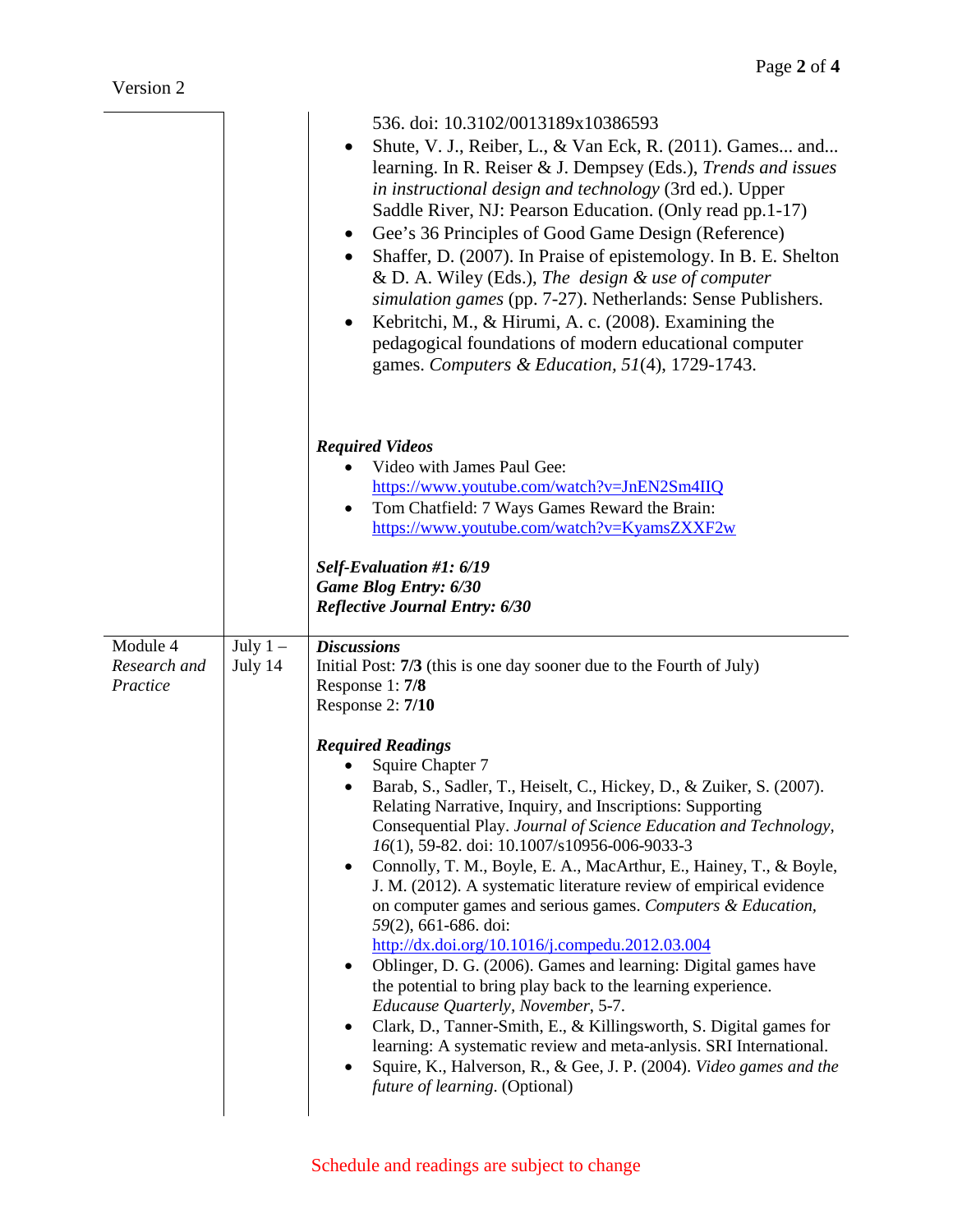|                                                                       |                             | <b>Required Videos</b><br>Video with Sasha Barab:<br>http://atlantisremixed.org/#big_thinker_series_video<br>Quest Atlantis Video - http://www.youtube.com/watch?v=9sQ7-<br>6KfFQM&list=UUorm2YIJjNXfmMfog65TKoQ&index=24&featu<br>re=plpp_video<br><b>Game Blog Entry: 7/14</b><br><b>Reflective Journal Entry: 7/14</b>                                                                                                                                                                                                                                                                                                                                                                                                                                                                                                                                                                                                                                                               |
|-----------------------------------------------------------------------|-----------------------------|-----------------------------------------------------------------------------------------------------------------------------------------------------------------------------------------------------------------------------------------------------------------------------------------------------------------------------------------------------------------------------------------------------------------------------------------------------------------------------------------------------------------------------------------------------------------------------------------------------------------------------------------------------------------------------------------------------------------------------------------------------------------------------------------------------------------------------------------------------------------------------------------------------------------------------------------------------------------------------------------|
| Module 5<br>Designing,<br>Evaluating<br>and Assessing<br><b>Games</b> | Jul $15-$<br>July 28        | <b>Discussions</b><br>Initial Post: 7/18<br>Response 1: 7/22<br>Response 2: 7/24<br><b>Required Readings</b><br>Squire Chapter 5<br>de Freitas, S., & Oliver, M. (2006). How can exploratory<br>learning with games and simulations within the curriculum be<br>most effectively evaluated? Computers & Education, 46(3),<br>249-264. (Use their 4-frame table to evaluate games)<br>Gunter, G., Kenny, R. F., & Vick, E. H. (2008). Taking<br>educational games seriously: using the RETAIN model to<br>design endogenous fantasy into standalone educational games.<br>Education Tech Research Dev, 56(5), 511-537.<br><b>Required Videos</b><br>Designing Games That Teach and Assess Learning Outcomes:<br>http://www.educause.edu/sites/default/files/library/presentations/EL<br>I12/SESS26/Designing%2BGames%2BThat%2BTeach%2Band%2<br>BAssess%2BLearning%2BOutcomes%2B.mp4<br>Self-Evaluation #2: 7/17<br><b>Game Blog Entry: 7/28</b><br><b>Reflective Journal Entry: 7/28</b> |
| Module 6<br>Gamification<br>&<br>Collaboration                        | July 29 $-$<br>August<br>16 | <b>Discussions</b><br>Initial Post: 8/1<br>Response 1: 8/5<br>Response 2: 8/7<br><b>Required Readings</b><br>Squire Chapter 6 & 8<br>McGonigal Chapters 7 & 8<br>7 Things you should know about gamification                                                                                                                                                                                                                                                                                                                                                                                                                                                                                                                                                                                                                                                                                                                                                                            |